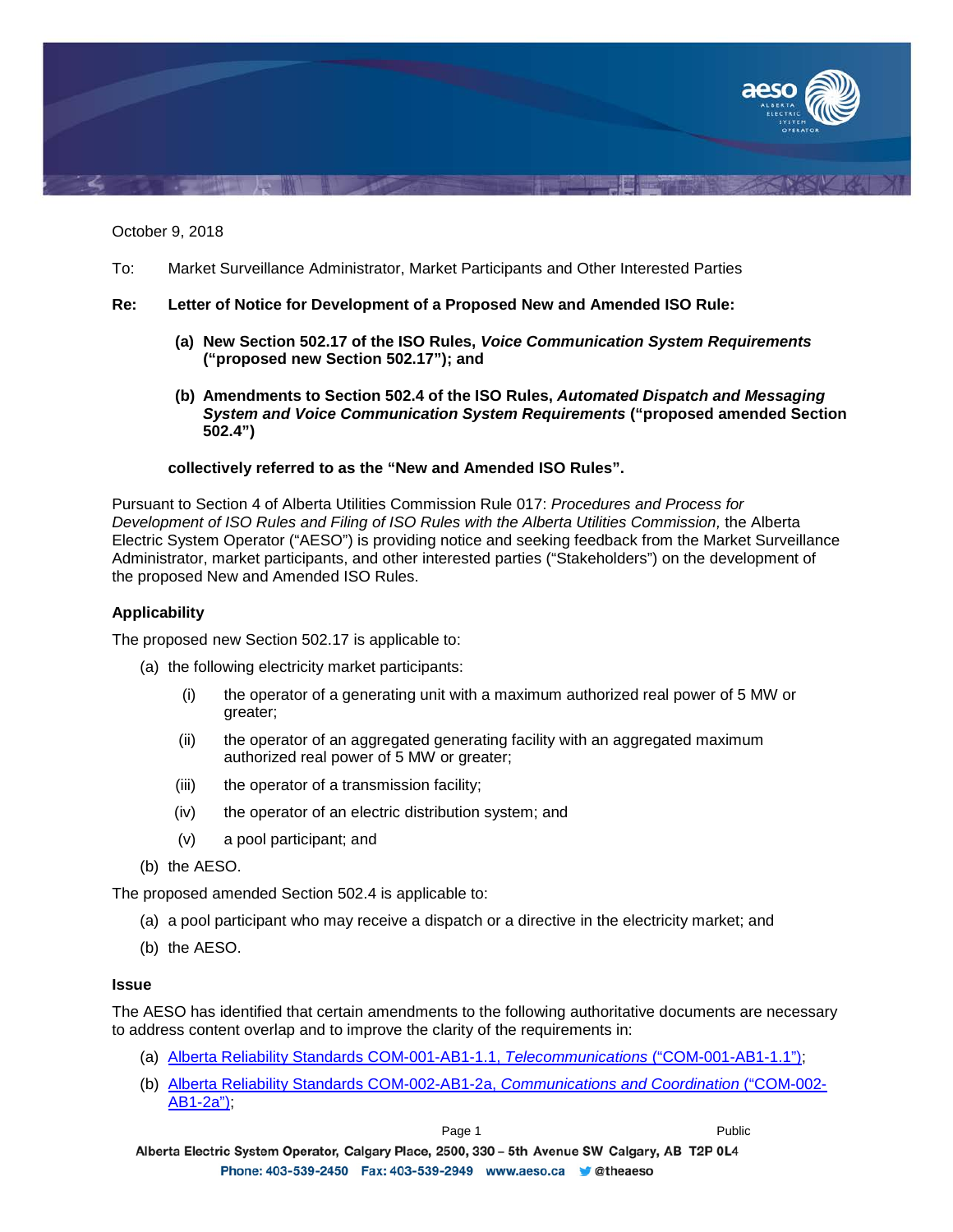

(c) Section 502.4 of the ISO Rules, *[Automated Dispatch and Messaging System and Voice](https://www.aeso.ca/assets/documents/Division-502-Section-502-4-Automated-Dispatch-March-27-2015.pdf)  [Communication System Requirements](https://www.aeso.ca/assets/documents/Division-502-Section-502-4-Automated-Dispatch-March-27-2015.pdf)* ("Section 502.4").

#### **Background**

Alberta reliability standards COM-001-AB1-1.1 and COM-002-AB1-2a were adopted in Alberta on October 1, 2013. The purpose of these reliability standard is to ensure the AESO and each operator of a transmission facility have adequate and reliable voice and message telecommunication facilities internally and with others for the exchange of interconnection and operating information necessary to maintain reliability.

Existing Section 502.4 prescribes the minimum Automated Dispatch and Messaging System and voice communication systems requirements for market participants with facilities in Alberta, other than those to which COM-001-AB1-1.1 and COM-002-AB1-2a apply.

The AESO has recently determined that greater clarity is required regarding the facilities to which COM-001-AB1-1.1 and COM-002-AB1-2a are applicable, and to eliminate any potential overlap with existing Section 502.4.

Since the adoption of COM-001-AB1-1.1 and COM-002-AB1-2a in Alberta, the corresponding NERC standards have been revised<sup>[1](#page-1-0)</sup> resulting in a consolidation of the subject matter, an enhanced clarity in the wording of the requirements, and a significant shift in the focus and content of NERC COM-002-4, which now primarily addresses operations communication protocols rather than communications facilities.

### **Objectives/Purpose**

The AESO intends to consult on and forward retirement of existing COM-001-AB1-1.1 and COM-002- AB1-2a, and to consult on and file amendments to the New and Amended ISO rules at the same time. The purpose and objective of these amendments are as follows:

- COM-001-AB1-1.1: To be retired as the requirements will be addressed in proposed new Section 502.17;
- COM-002-AB1-2a: To be retired and replaced with COM-002-AB-4 which focuses on reducing the possibility of miscommunications through requirements for predefined communication protocols;
- Proposed amended Section 502.4: To be amended so as to retain the details related to Automated Dispatch and Messaging System requirements and accountabilities for electricity market participants and the AESO; and
- Proposed new Section 502.17: To be drafted to combine all voice communication requirements and accountabilities for electricity market participants and the AESO from Sections 502.4 and NERC COM-001-3 in a single document.

## **Consultation Completed to Date**

 $\ddot{\phantom{a}}$ 

The AESO has been developing the New and Amended ISO Rules since before August 1, 2018, when new AUC Rule 017 came into effect and has undertaken the following consultation with Stakeholders that are part of the Telecommunication Workgroup and Stakeholders<sup>[2](#page-1-1)</sup> that are part of the Alberta Reliability Committee Discussion Group<sup>[3](#page-1-2)</sup>:

<span id="page-1-0"></span><sup>1</sup> The NERC reliability standards COM-001-2.1, *Communications* ("NERC COM-001-2.1"), and COM-002-4, *Operating Personnel Communications Protocols* ("NERC COM-002-4"). 2 Members of this group are selected based on knowledge and involvement of how to operate a utility telecommunications network

<span id="page-1-2"></span><span id="page-1-1"></span>and are the major transmission facility owners and operators and electric distribution facility owners and operators. The major transmission facility owners and operators and electric distribution facility owners and opera implementation project.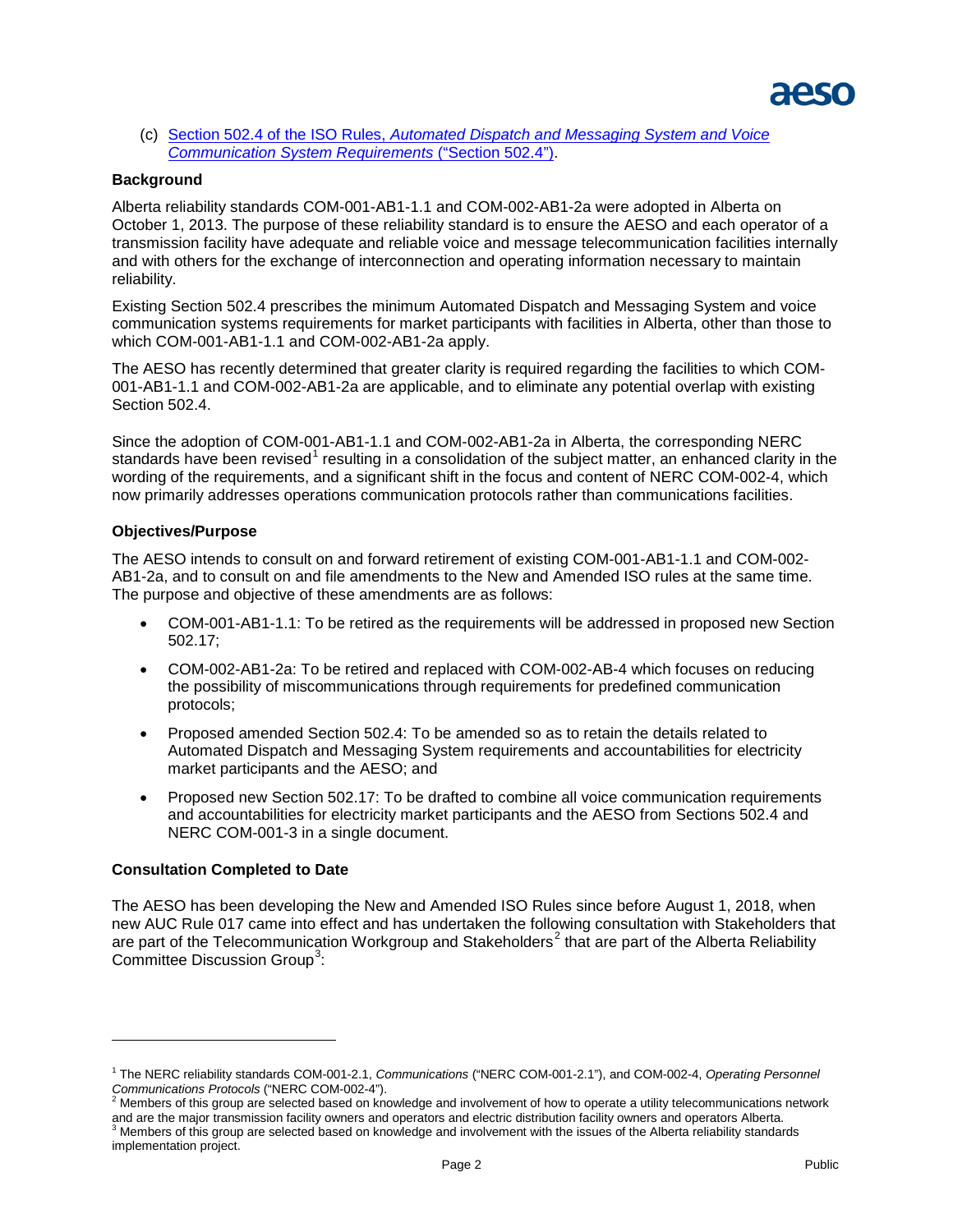

- (a) the AESO met with the Telecommunication Work Group on March 14, 2018 to discuss the aspects of the New and Amended ISO Rules;
- (b) the AESO hosted two conference calls with the Telecommunication Work Group and interested members of the Alberta Reliability Committee Discussion Group to review a working draft of the proposed new Section 502.17 and to seek feedback. The conference call sessions occurred on May 24, 2018 and May 30, 2018; and
- (c) the Alberta Reliability Committee Discussion Group discussed the details of proposed new Section 502.17 and proposed amended Section 502.4 at a meeting on May 2, 2018.

## **Proposed Consultation and Timeline**

The AESO is of the view that it has met the intention of sections 6.1 and 6.2 of AUC Rule 017 as a result of the consultation completed to date. Therefore, the AESO is proposing to move directly to issuing draft versions of the proposed New and Amended ISO Rules and soliciting comments pursuant to section 6.3 of AUC Rule 017.

While stakeholders have had the opportunity to provide comment on whether a proposed ISO rule is needed, and on the information required in subsection 7.2(b) - 7.2(j) of AUC Rule 017 as part of the consultation completed to date, the AESO intends to provide stakeholders with the additional opportunity to provide comment on these matters in the matrices it issues pursuant to section 6.3 of AUC Rule 017.

The AESO proposes the following timeline for consultation:

- 1) October 30, 2018 Post Stakeholder comments received on this Letter of Notice for Development of the proposed New and Amended ISO Rules;
- 2) November 6, 2018 Post drafts of the proposed New and Amended ISO Rules for written comment in conjunction with the retirement of existing COM-001-AB1-1.1 and COM-002-AB1-2a;
- 3) November 21, 2018 Deadline for submitting written comments proposed New and Amended ISO Rules;
- 4) December 6, 2018 Post all written comments and provide written responses to the comments; and
- 5) December 11, 2018 Submit Application for Commission Approval of proposed New and Amended ISO rules in conjunction with the retirement of existing COM-001-AB1-1.1and COM-002-AB1-2a.

#### **Stakeholder Comments**

Stakeholders may submit:

- (i) written comments regarding the need for the New and Amended ISO Rules;
- (ii) a notice of intent to participate in this consultation; and
- (iii) comments on the form of consultation;

Please use the *Stakeholder Comment Matrix – Development of Proposed ISO Rule* when submitting comments to the AESO. Stakeholders should ensure that comments provided represent all interests within their organization.

The deadline for Stakeholders to provide comments is October 24, 2018, to [rules\\_comments@aeso.ca.](mailto:rules_comments@aeso.ca) Adherence to deadlines is essential to the integrity of the comment process, and as such, the AESO may choose not to consider any Stakeholder comments received after the deadline.

The AESO will publish all Stakeholder comments, received by the deadline, on the AESO website on October 30, 2018.